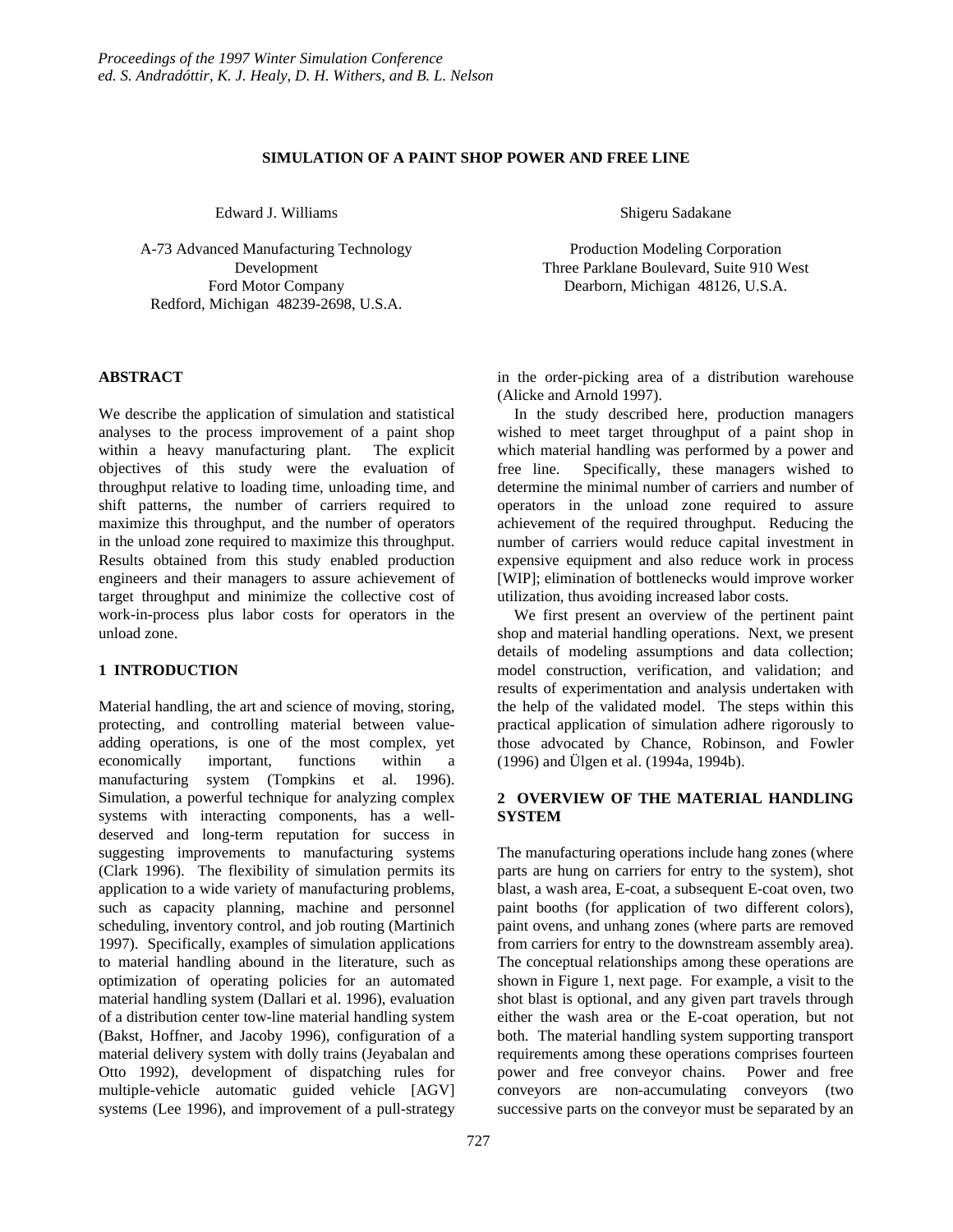

Figure 1: Schematic Layout of Operations

integer multiple of a fixed distance) typically used to move workpieces through production processes (Gunal, Sadakane, and Williams 1996). These conveyors use two tracks, one powered and the other unpowered (free). "Dogs" on the power chain mate with ratchets on the free track to engage the carrier trolleys, thus pushing the workpieces aboard these trolleys forward along that track. Routing of workpieces through the system is based on the part type assigned by the carrier; the manufacturing process involves three dozen distinct part types. Table 1 illustrates the differences in manufacturing process flow among four of the highestvolume part types.

Table 1. Operation Sequence for Four Part Types

| Operation      | Part A       | Part B  | Part C       | Part D  |
|----------------|--------------|---------|--------------|---------|
|                | <b>Blast</b> | Washing | <b>Blast</b> | E-coat  |
| $\mathfrak{D}$ | E-coat       | Paint A | E-coat       | E-coat  |
|                |              |         |              | oven    |
| 3              | E-coat       | Oven    | E-coat       | Paint A |
|                | oven         |         | oven         |         |
| 4              | Paint A      | Unhang  | Paint B      | Oven    |
| 5              | Oven         |         | Oven         | Unhang  |
| 6              | Unhang       |         | Unhang       |         |

Additionally, there are two distinct sizes of carriers; any given part must be transported by one or the other. Small carriers outnumber large by approximately 5:1. There are complex relationships among the various operating stations and the fourteen conveyors. Also, a variety of shift patterns is in effect. Some operations run two shifts each weekday; others, three shifts each weekday; still others, either two or three shifts seven days a week. These diverse shift patterns imply high complexity of operational planning and opportunities for computer analyses to yield payroll cost savings while meeting production quotas and dates with minimal disruption (Studebaker 1997).

# **3 MODEL ASSUMPTIONS AND DATA COLLECTION**

# **3.1 Modeling Assumptions**

The plant engineering team and the model builders agreed, during extensive meetings prior to model build, upon the following assumptions:

- the standard 8½-hour shift pattern includes two tenminute breaks, one on each side of a 35-minute lunch, and a five-minute end-of-shift cleanup period, for a total working time of 7½ hours
- workpieces are loaded at the hang zones at a rate specified by carriers/shift = number of required carriers per day / number of available hours per day
- no downtime is modeled
- conveyor details (e.g., length, speed, and dog spacing) are as specified in literature from the facilities-and-tooling vendor supplying the conveyors
- clearances are:
	- ♦ for a turn, 16 feet (i.e., a carrier must stay at a stop until 16 feet of conveyor downstream from the turn are vacant)
	- ♦ for a merge, 19 feet (i.e., carriers must stay at the stops until 19 feet of conveyor downstream from the stops are vacant)
	- ♦ for a split, 28 feet (i.e., a carrier must stay at the stop until 28 feet of conveyor downstream on the chosen path are vacant).

Preparation of a detailed list of assumptions, agreed upon by representatives of the client engineers and the model building team, represents avoidance of a significant pitfall on the road to simulation project success (Harrell and Tumay 1995).

## **3.2 Data Collection**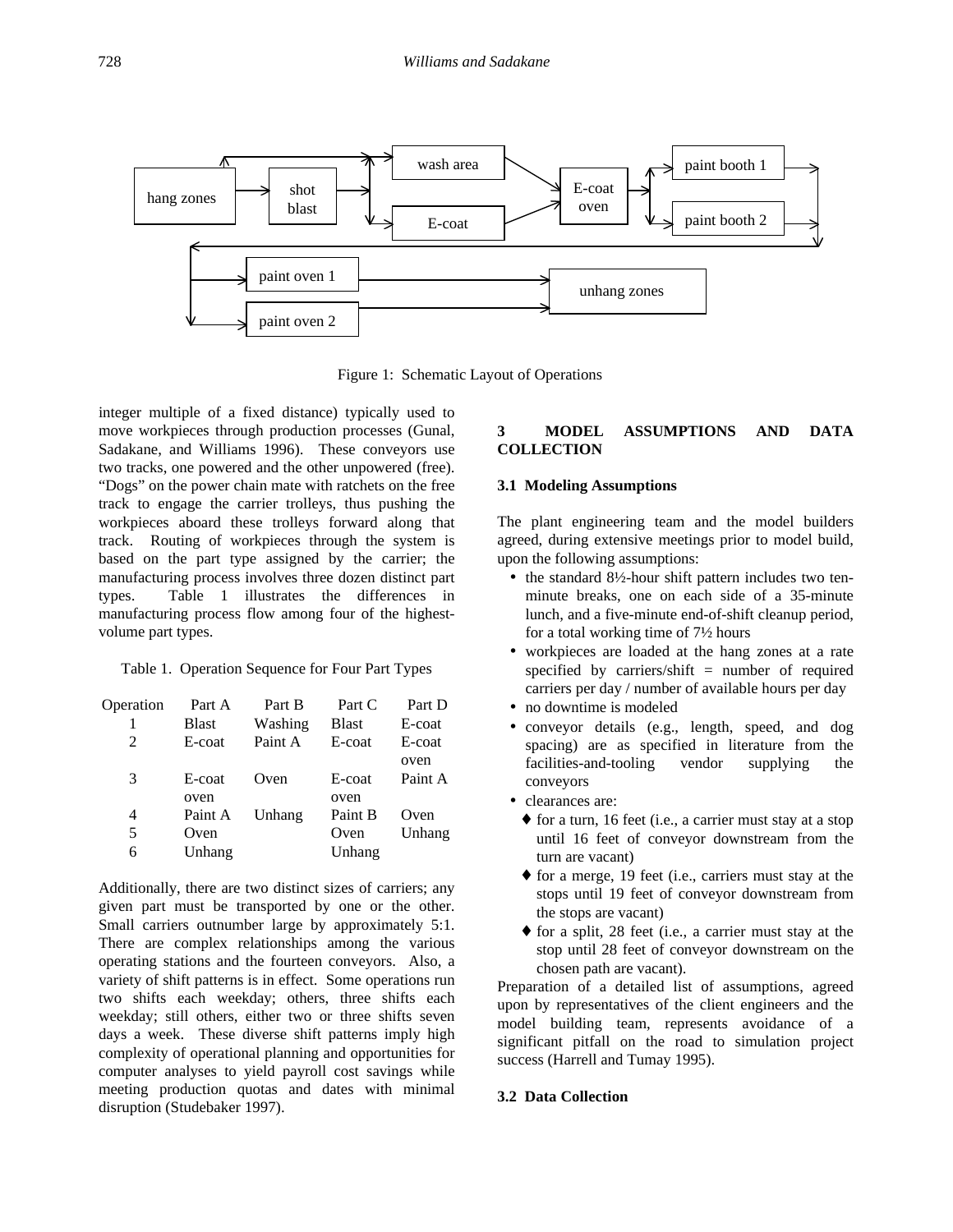In addition to the data already mentioned above (the system layout and conveyor interfaces, details of conveyor geometry and operation, and the structure of the standard shift pattern, large volumes of other data were collected. These data included the input rate broken down by part types, the size of carrier needed by each part type, the sequence of operations each part type must visit, processing times for each part type at each operation, load and unload times, precedence rules for carriers in "competition" at conveyor crossover or merge points, and the structures of non-standard shifts used at some of the operations. Since many of these data details were highly volatile, the data were loaded into files and spreadsheets for easy checking, confirmation, and possible subsequent change. Also, the plant had an incentive labor policy which needed to be factored into various manual-operation cycle times. As often happens, particularly in simulation projects, such as this one, with tight time constraints, data collection became an ongoing process partly concurrent with the building of initial models (Harrell et al. 1995), and also with verification and validation (Lilegdon et al. 1996). The success of these extensive data-gathering efforts rested upon use of available historical data, coordinated time studies, numerous interviews with production personnel, and simulation modelers who were "comfortable in steel-toed shoes" (Black 1996).

# **4 MODEL BUILD, VERIFICATION, AND VALIDATION**

After discussions with the customer, the modeling team decided to build the model using the WITNESS simulation software package. This package contains numerous constructs for modeling significant components of the actual system, such as conveyors, machines, and operators. Additionally, this software supports the concurrent creation of an animation along with the model itself (Thompson 1996). However, in the context of WITNESS™ modeling, representing the exact details of the power and free line and of the various shift patterns required considerable effort.

The modeling analysts used various techniques to verify the model (confirm that it operated as they intended). These techniques included structured walkthroughs, extensive use of simulation traces, and lengthy, careful observation of the animation.

Likewise, the analysts and the client engineers and managers worked together to validate the model (confirm that it accurately represented the actual manufacturing system). Validation techniques included Turing tests, degenerate tests, fixed value tests, and comparison with actual historical data available from the operation of the actual system (Sargent 1996). For example, an early

Turing test failed because the model showed no backlog between E-coat and the paint booths, whereas the client engineers were acutely aware of a severe "real-life" backlog there whenever the paint booths were off-shift. Correction of this mistake required addition of properly specified shift schedules for these operations to the model. Similarly, degenerate and fixed value tests exposed a misunderstanding concerning the cycle time at the hang zones. The analysts then explained to the engineers that this model needed the actual "hang time" as that cycle time, not the considerably longer but largely concurrent upstream machine cycle time originally quoted. All these techniques were applied to the base model of the existing system, therefore achieving its credibility among the client engineers and managers, before undertaking any modifications to the base model. These modifications were then chosen to represent system configuration alternatives deemed worthy of consideration for meeting target throughput at reduced cost.

## **5 MODEL RESULTS AND ANALYSES**

Analyses performed with the base model indicated that the system as designed could not meet the target throughput. Detailed analyses showed that problem areas were some of the load patterns and routing rules associated with the shift patterns of the E-coat, paint, blast, load and unhang zones. Some parts were scheduled to be loaded too often for an operator in one shift. This issue was resolved through the availability analyses of operators and empty carriers. In the initial stage, hang spurs in the loading area were poorly utilized; thus many empty carriers passed all hang spurs and went to the return line which recirculated the empty carriers to the load zone. Even though no empty carriers were allowed to leave the load zone via the return line, such a carrier required a disproportionately long time to return to the first hang spur. These delays caused long idle times for, and hence low utilization of, the hang spur operators. The delay problem was solved by utilizing the spurs. In some areas, the capacities of spurs were increased.; in others, multiple spurs were specified to share empty carriers. After these modifications, fewer empty carriers passed all hang spurs en route to recirculation, and the idle times of the operators decreased.

Shift patterns of the E-coat, paint, and blast zones represented another problem. The E-coat zone and the blast zone are both relatively close to the hang zones. Therefore, when either the E-coat or the blast zone is closed by virtue of being off-shift, parts which need to go to either zone will be blocked. If there is too little accumulation space between these zones and the hang zones, the blockage will affect the hang zones. This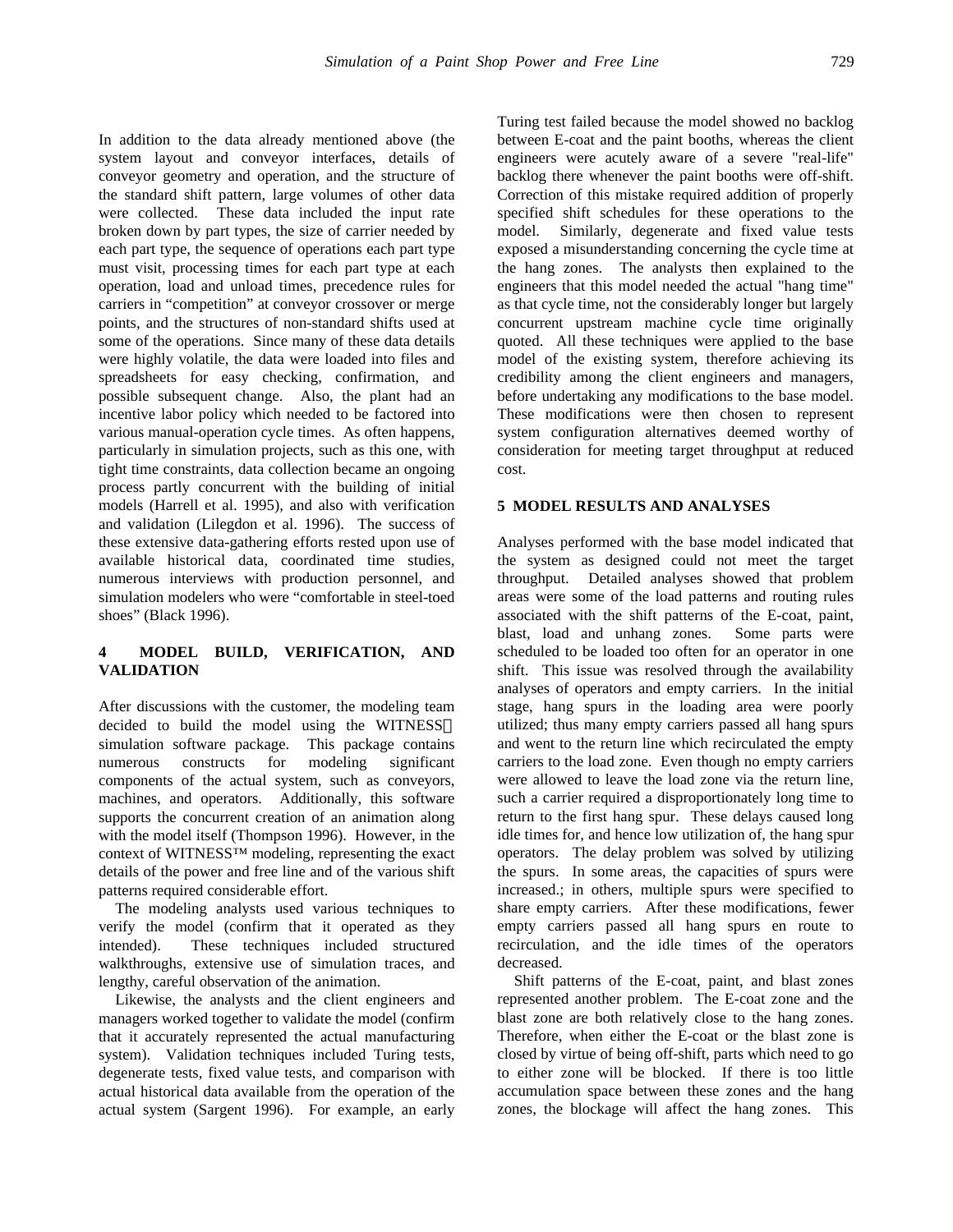simulation study showed these blockages to affect the hang zones more rapidly than expected. To postpone the development of blockage within the hang zones, the modeling team recommended using off-shift load spurs as buffer spurs and increasing the interarrival time from the empty-carrier-return line into the hang zones. Many load stations are unavailable when the E-coat and blast zones are off-shift. Therefore, increasing this interarrival time, the number of empty carriers passing all active load stations is reduced. Overall system performance proved highly sensitive to this interarrival-time parameter: too short an interarrival time failed to reduce the blockage, whereas too long an interarrival time failed to keep the active hang zones busy by supplying enough carriers.

Another part of the problem was the shift pattern of the unhang zones. There were seven unhang stations in the system. During second shift, five operators were responsible for covering all seven stations; during the first shift, one operator was responsible for covering six stations. Although many hang stations were unavailable during first shift, the first shift of the unhang zones was found to be busier because several hours were required for carriers to travel from the hang zones to the unhang zones and the hang zones were scheduled to operate during the third shift. The modeling team suggested assigning at least two operators for the unhang zones during the first shift. Simulation results highlighted a sharp difference between using one operator and using two operators during the first shift. With only one operator assigned to the unhang zones during the first shift, an average of 100 empty carriers would be available to the hang zones at the beginning of the second shift. However, with a second operator assigned to first-shift duty in the unhang zones, an average of 142 empty carriers would be available at the beginning of the next (second) shift. This difference was very significant to the client because the second shift, relative to the overall system, is the busiest of the three. Therefore, the 40%+ increase in empty carriers in readiness for that shift amply compensated for the labor costs of the second operator, hence decreasing aggregate operating costs. Significant examples of these simulation-based reductions in variability of throughput are shown in Table 2, top of the next column.

Table 2: Throughput Variability for 1000 Days' Production

| Number of | Carriers  | Minimum     | Maximum     |
|-----------|-----------|-------------|-------------|
| 1st Shift | Scheduled | Daily       | Daily       |
| Operators | per Day   | Throughput  | Throughput  |
|           | 52        | 32 Part A's | 59 Part A's |
|           | 52        | 48 Part A's | 54 Part A's |
|           | 17        | 10 Part B's | 21 Part B's |
|           | 17        | 14 Part B's | 19 Part B's |

#### **6 SUMMARY**

This simulation study proved highly successful in minimizing material-handling equipment expense (by reducing the number of carriers from 252 to 242), reducing the average and maximum work in process, improving utilization of workers and thus avoiding the need for additional hiring, and additionally in increasing the steadiness and hence predictability of output flow. The operational change of sending empty carriers to an inactive spur (sidetrack) when E-coat and the paint booths were both off-shift, rather than sending them to fetch new material from upstream operations immediately, proved especially helpful. This change not only reduced the variability of throughput per unit of time, but also improved efficiency by avoiding starvation of upstream operations. These operations had previously suffered such starvation when carriers attempting to deliver raw material to them were delayed or barricaded by congestion attributable to empty carriers.

Extensions of the model and further analyses are planned to accommodate new models and/or production quota increases of current models, introduction of additional shift patterns, and analyses of potential rearrangement of operation locations on the plant floor. The first two of these are considered nearly certain to occur within the next ten to twelve months.

#### **ACKNOWLEDGMENT**

Dr. Ali Gunal, Systems Consultant, Production Modeling Corporation, and Stuart Gittlitz, Staff Industrial Engineer, Kraft Foods, both provided unusually valuable and explicit suggestions to improve the clarity and organization of this paper. The authors also acknowledge the comments of an anonymous referee.

### **APPENDIX: TRADEMARK**

WITNESS is a trademark of the Lanner Group.

#### **REFERENCES**

- Alicke, Knut, and Dieter Arnold. 1997. Simulation and optimization of a pull-strategy in the order-picking area of a distribution warehouse. In *Proceedings of the 11th European Simulation Multiconference*, eds. Ali Riza Kaylan and Axel Lehmann, 369-374.
- Bakst, Jay, Joel Hoffner, and Kris Jacoby. 1996. Evaluation of a distribution center tow-line material handling system through simulation modeling. In *Proceedings of the 1996 Winter Simulation Conference*, eds. John M. Charnes, Douglas J.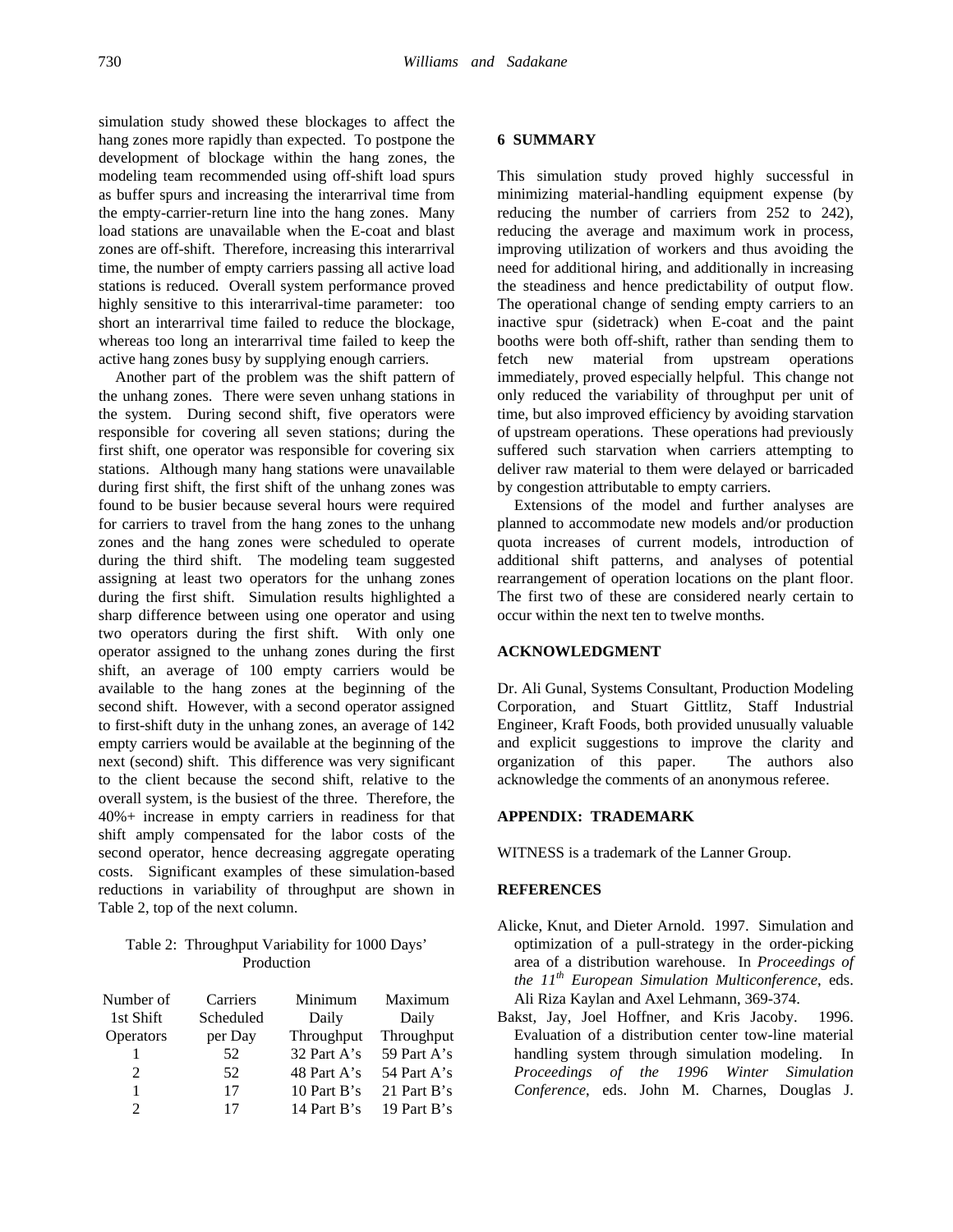Morrice, Daniel T. Brunner, and James J. Swain, 1099-1106. IEEE, Piscataway, New Jersey.

- Black, Maura. 1996. Detailed modeling of large scale manufacturing. In *Simulation Fundamentals & Applications for the Packaging Industry*, Society of Manufacturing Engineers.
- Chance, Frank, Jennifer Robinson, and John Fowler. 1996. Supporting manufacturing with simulation: Model design, development, and deployment. In *Proceedings of the 1996 Winter Simulation Conference*, eds. John M. Charnes, Douglas J. Morrice, Daniel T. Brunner, and James J. Swain, 114- 121. IEEE, Piscataway, New Jersey.
- Clark, Gordon M. 1996. Introduction to manufacturing applications. In *Proceedings of the 1996 Winter Simulation Conference*, eds. John M. Charnes, Douglas J. Morrice, Daniel T. Brunner, and James J. Swain, 85-92. IEEE, Piscataway, New Jersey.
- Dallari, Fabrizio, Gino Marchet, Alessandro Perego, and Remigio Ruggeri. 1996. Simulation of an automated material handling system for order taking. In *Proceedings of the 8th European Simulation Symposium*, eds. Agostino G. Bruzzone and Eugène J. H. Kerckhoffs, 353-357.
- Gunal, Ali K., Shigeru Sadakane, and Edward J. Williams. 1996. Modeling of chain conveyors and their equipment interfaces. In *Proceedings of the 1996 Winter Simulation Conference*, eds. John M. Charnes, Douglas J. Morrice, Daniel T. Brunner, and James J. Swain, 1107-1114. IEEE, Piscataway, New Jersey.
- Harrell, Charles R., Robert E. Bateman, Thomas J. Gogg, and Jack R. A. Mott. 1995. *System improvement using simulation*, 3rd edition. Orem, Utah: PROMODEL Corporation.
- Harrell, Charles, and Kerim Tumay. 1995. *Simulation made easy : A manager's guide*. Norcross, Georgia: Engineering & Management Press.
- Jeyabalan, Vadivelu, and Norman C. Otto. 1992. Simulation of material delivery systems with dolly trains. In *Proceedings of the 1992 Winter Simulation Conference*, eds. James J. Swain, David Goldsman, Robert C. Crain, and James R. Wilson, 916-924. IEEE, Piscataway, New Jersey.
- Lee, Jim. 1996. Composite dispatching rules for multiple-vehicle AGV systems. *Simulation* 66(2):121-130.
- Lilegdon, William R., Stuart Gittlitz, Randy D. Moore, and Patrick Reardon. 1996. Simulation works: A panel discussion. In *Proceedings of the 1996 Winter Simulation Conference*, eds. John M. Charnes, Douglas J. Morrice, Daniel T. Brunner, and James J. Swain, 1337-1340. IEEE, Piscataway, New Jersey.
- Martinich, Joseph S. 1997. *Production and operations management : An applied modern approach*. New York, New York: John Wiley & Sons, Incorporated.
- Sargent, Robert G. 1996. Verifying and validating simulation models. In *Proceedings of the 1996 Winter Simulation Conference*, eds. John M. Charnes, Douglas J. Morrice, Daniel T. Brunner, and James J. Swain, 55-64. IEEE, Piscataway, New Jersey.
- Studebaker, David. 1997. Improving customer satisfaction through advanced scheduling. *Industrial Engineering Solutions* 29(3):14-17.
- Thompson, W. Bruce. 1996. Introduction to the WITNESS visual interactive simulator and OLEII automation. In *Proceedings of the 1996 Winter Simulation Conference*, eds. John M. Charnes, Douglas J. Morrice, Daniel T. Brunner, and James J. Swain, 547-550. IEEE, Piscataway, New Jersey.
- Tompkins, James A., John A. White, Yavuz A. Bozer, Edward H. Frazelle, J. M. A. Tanchoco, and Jaime Trevino. 1996. *Facilities planning*, 2nd edition. New York, New York: John Wiley & Sons, Incorporated.
- Ülgen, Onur M., John J. Black, Betty Johnsonbaugh, and Roger Klungle. 1994a. Simulation methodology in practice – Part I: Planning for the study. *International Journal of Industrial Engineering* 1(2):119-128.
- Ülgen, Onur M., John J. Black, Betty Johnsonbaugh, and Roger Klungle. 1994b. Simulation methodology in practice – Part II: Selling the results. *International Journal of Industrial Engineering* 1(2):129-136.

#### **AUTHOR BIOGRAPHIES**

**EDWARD J. WILLIAMS** holds bachelor's and master's degrees in mathematics (Michigan State University, 1967; University of Wisconsin, 1968). From 1969 to 1971, he did statistical programming and analysis of biomedical data at Walter Reed Army Hospital, Washington, D.C. He joined Ford in 1972, where he works as a computer software analyst supporting statistical and simulation software. Since 1980, he has taught evening classes at the University of Michigan, including both undergraduate and graduate simulation classes using GPSS/H, SLAM II, or SIMAN. He is a member of the Association for Computing Machinery [ACM] and its Special Interest Group in Simulation [SIGSIM], the Institute of Electrical and Electronics Engineers [IEEE], the Institute of Industrial Engineers [IIE], the Society for Computer Simulation [SCS], the Society of Manufacturing Engineers [SME], and the American Statistical Association [ASA]. He serves on the editorial board of the *International Journal of Industrial Engineering – Applications and Practice*.